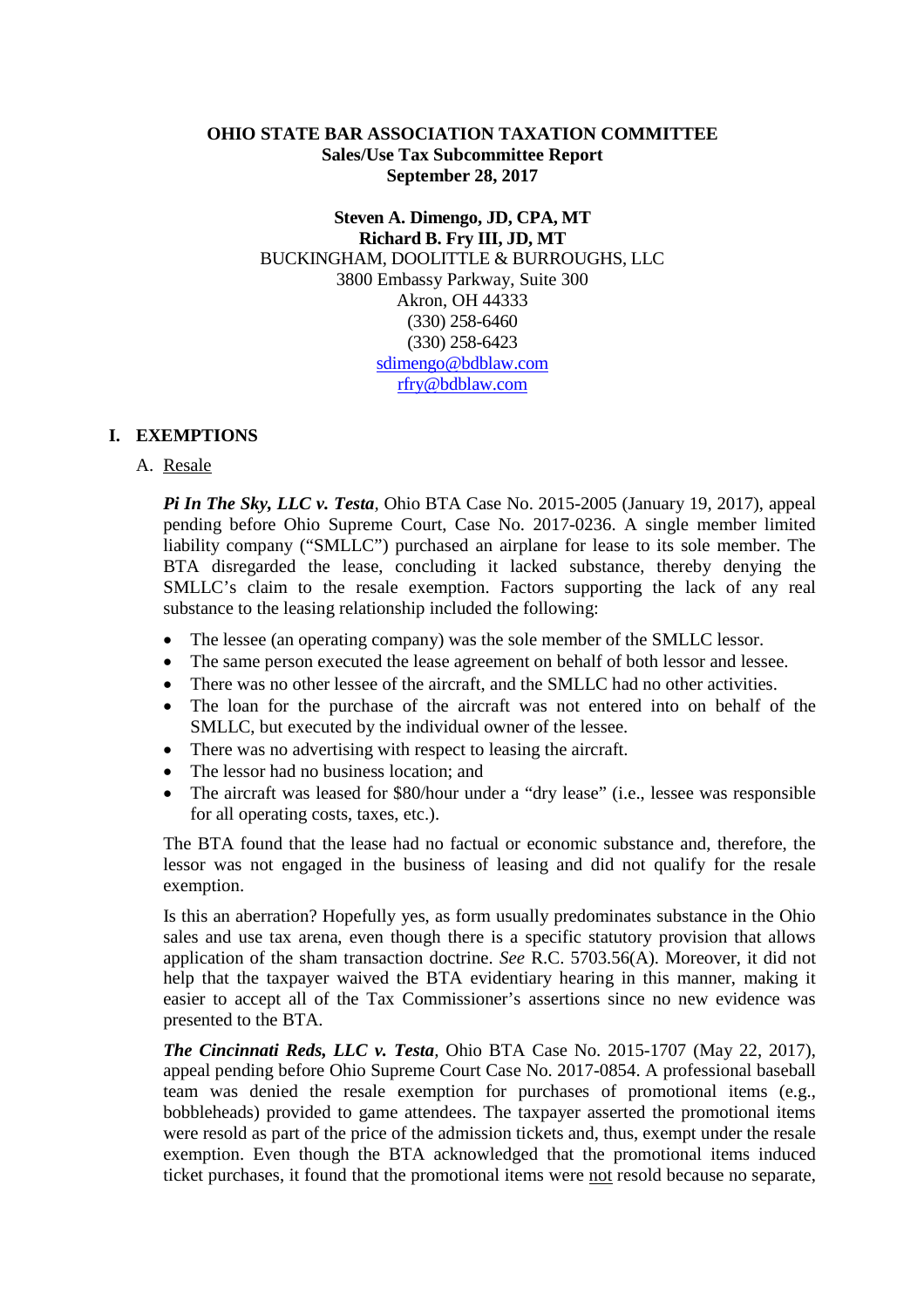distinct consideration was received since ticket prices did not vary based upon whether a promotional item was provided (i.e., there was no flex pricing). Patrons paid the same price for game tickets on giveaway days even if they did not actually receive an item due to limited supply. Accordingly, the BTA found the promotional items were gifts (i.e., no consideration) and taxable to the Reds.

B. Manufacturing

*East Manufacturing Corp. v. Testa*, Ohio BTA Case No. 2016-2111, appeal pending before Ohio Supreme Court Case No. 2017-0666. A manufacturer of custom aluminum trucks asserted exemption for natural gas used to maintain portions of multiple buildings to a temperature of at least 50°F. Regulating the temperature was necessary to enable extensive welding throughout each trailer. Welding in this environment eliminated condensation on the aluminum and ensured a good welding bond. Although the areas in which welding occurred were not fully enclosed, the manufacturer asserted they were still special/limited areas of each building whose environments must be totally regulated for production.

The BTA made the following factual findings:

- "*East maintains all/portions of its facility's six buildings at a specific temperature to create the necessary temperature conditions for the extensive welding that takes place in its manufacturing facilities.*"
- "*All aluminum materials to be welded, and the tools used to weld them, must be kept at 50 degrees or warmer, to avoid the accumulation of condensation and ensure a good weld … and in order to avoid affecting a paint's color or drying time.*"
- "*East custom builds its trailers, which can be large and unwieldly, e.g., 53 feet long, which requires the manufacturing space to be flexible and not confined by interior walls that would impede the movement of \*\*\* work-in-process.*"
- "*Allowing each building to be heated entirely, even though necessary, is less expensive than such additional costs associated with adding walls to contain the heat.*"
- "*Not only would the actual construction of walls add costs, but additions to the manufacturing process necessary to 'work around' the walls, e.g., equipment to move lengthy trailers-in-process around the walls would be necessary, also creating extra expenses.*"
- Reference to "*special/limited sub-areas of its buildings*".

Accordingly, the BTA accepted: 1) temperature regulation was necessary for welding aluminum trailers; and 2) the welding only occurred in portions/sub-areas of the buildings (asserted to be the special/limited sub-areas). The only issue was whether the exemption for regulating a special / limited controlled environment (R.C.  $5739.011(C)(5)$ ) was conditioned upon the areas being defined by walls. The manufacturer asserted that literal application of the statute does not impose such requirement. The BTA disagreed, holding that the natural gas used to maintain the temperature to at least 50°F was taxable since the manufacturing areas at issue were not enclosed, self-contained, sealed or in some way separated from the entire manufacturing facility. Accordingly, they were not "special and limited" areas.

The natural gas did not qualify for exemption under R.C.  $5739.011(B)(4)$  as being necessary for the continuation of manufacturing operation since it was found to serve a quality control function. For the same reason, it did not qualify as a substance used in the manufacturing operation exempt from tax under R.C. 5739.011(B)(8).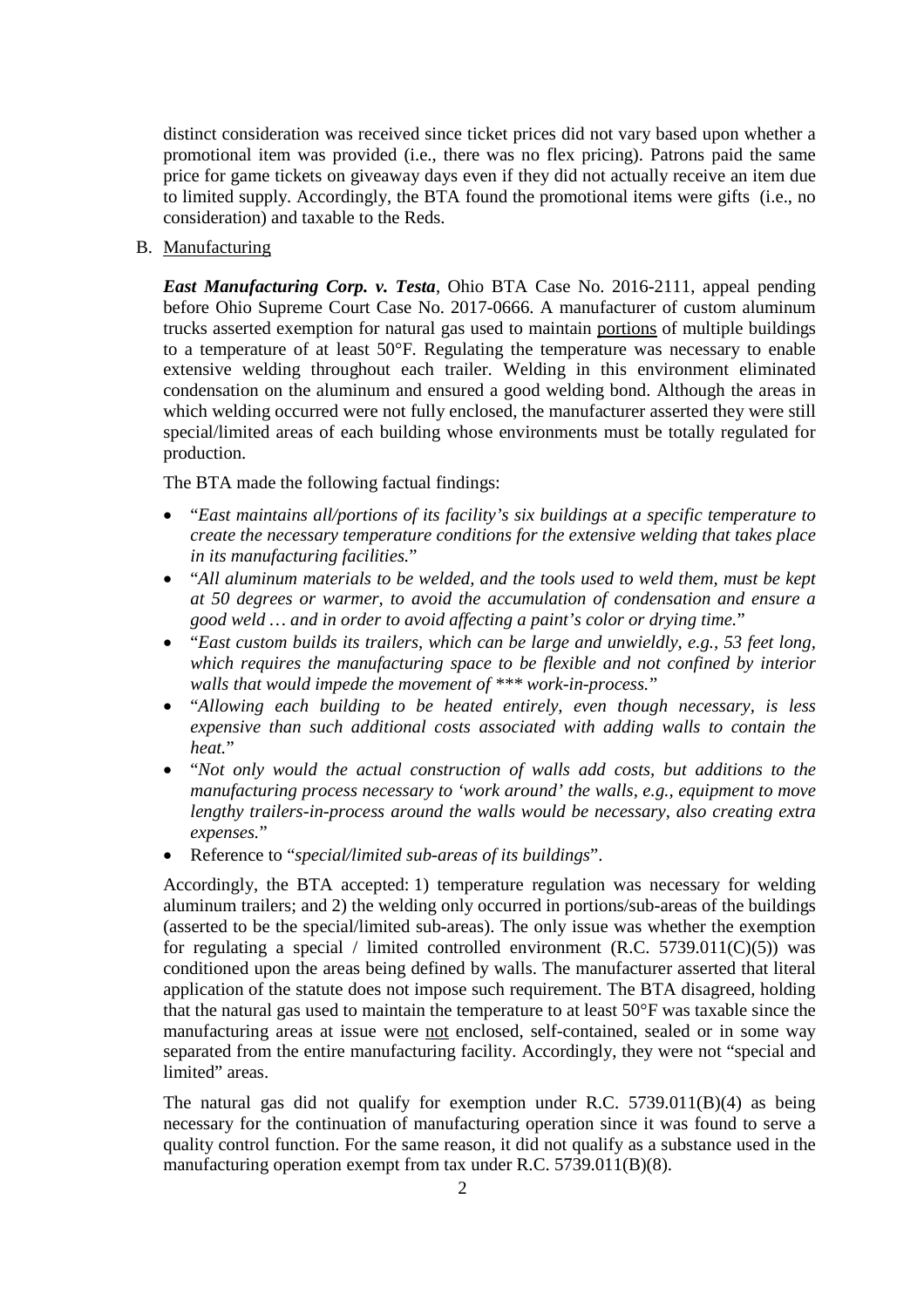## **II. TAXABLE SERVICES**

#### A. Building Maintenance and Janitorial

*Great Lakes Bar Control, Inc. v. Testa*, Ohio BTA Case No. 2016-34 (April 14, 2017), appeal pending before Ohio Supreme Court, Case No. 2017-0655. The taxpayer serviced its customers draft beer systems by monitoring and inspecting the systems, unclogging lines when necessary (applying cleansing solutions), and other measures to "*ensure that the draft system is operating at its optimum performance*." Since cleaning was only a small/incidental aspect of the regular monitoring/inspection service, which included more than simply clearing the beer lines of clogging deposits, the BTA held that the services were not taxable building maintenance and janitorial services. Therefore, when the removal of dirt and contaminants is ancillary to a nontaxable monitoring/inspection service, the service is *not a* taxable building maintenance and janitorial service.

#### B. Electronic Information Services

*America's Pizza Co., LLC v. Testa*, BTA Case No. 2016-1551 (September 5, 2017). A vendor (pizza restaurant) was taxed on services involving an Internet-based food ordering system. The system was used to receive, price and transmit orders placed by customers originating from a web browser filled by businesses that provided carryout food or delivery services. The food vendor (taxpayer) placed all of its information (i.e., menu, price specials, coupon and delivery time information) into its own computer equipment for purposes of being acquired by the service provider for its use in creating, updating or changing the taxpayer's order site. The services were taxable electronic information services because the service provider received food order data from customers via computer equipment and such data was accessible to the taxpayer's computer equipment. A hearing before the BTA was not held.

### **III.PROCEDURE**

### A. Refund Claim

*Pride of Cleveland Scooters, LLC v. Testa*, Ohio BTA Case No. 2016-375 (April 11, 2017). Vendor asserted it overpaid sales tax for three years due to an error resulting from its sales being inflated on its sales tax returns. It filed refund claims for three years and submitted evidence supporting the actual sales amounts, including profit and loss statements, explanatory spreadsheets, and receipts from the Ohio Bureau of Motor Vehicles. The Tax Commissioner granted the refund claims for two years, but inexplicitly denied the refund for 2013, claiming the vendor failed to provide sufficient evidence supporting its amended sales tax return. The BTA held that "*sufficient evidence [was] provided [to the Tax Commissioner] to determine whether the Taxpayer's request for refund was proper*". The evidence included a month-by-month summary of sales transactions, including receipt number, customer name and transaction date, as further supplemented by testimony of the vendor's accountant.

## B. Responsible Party Status

*Maysalum Samad v. Testa*, Ohio BTA Case No. 2016-952 (June 8, 2017). The Tax Commissioner filed a motion to dismiss because prior to issuance of the Final Determination appellant did not object in writing to asserted responsible party status, although she did orally object during the administrative appeal hearing before the Tax Commissioner. On such basis, the BTA was prepared to dismiss the appeal. However, since the Tax Commissioner actually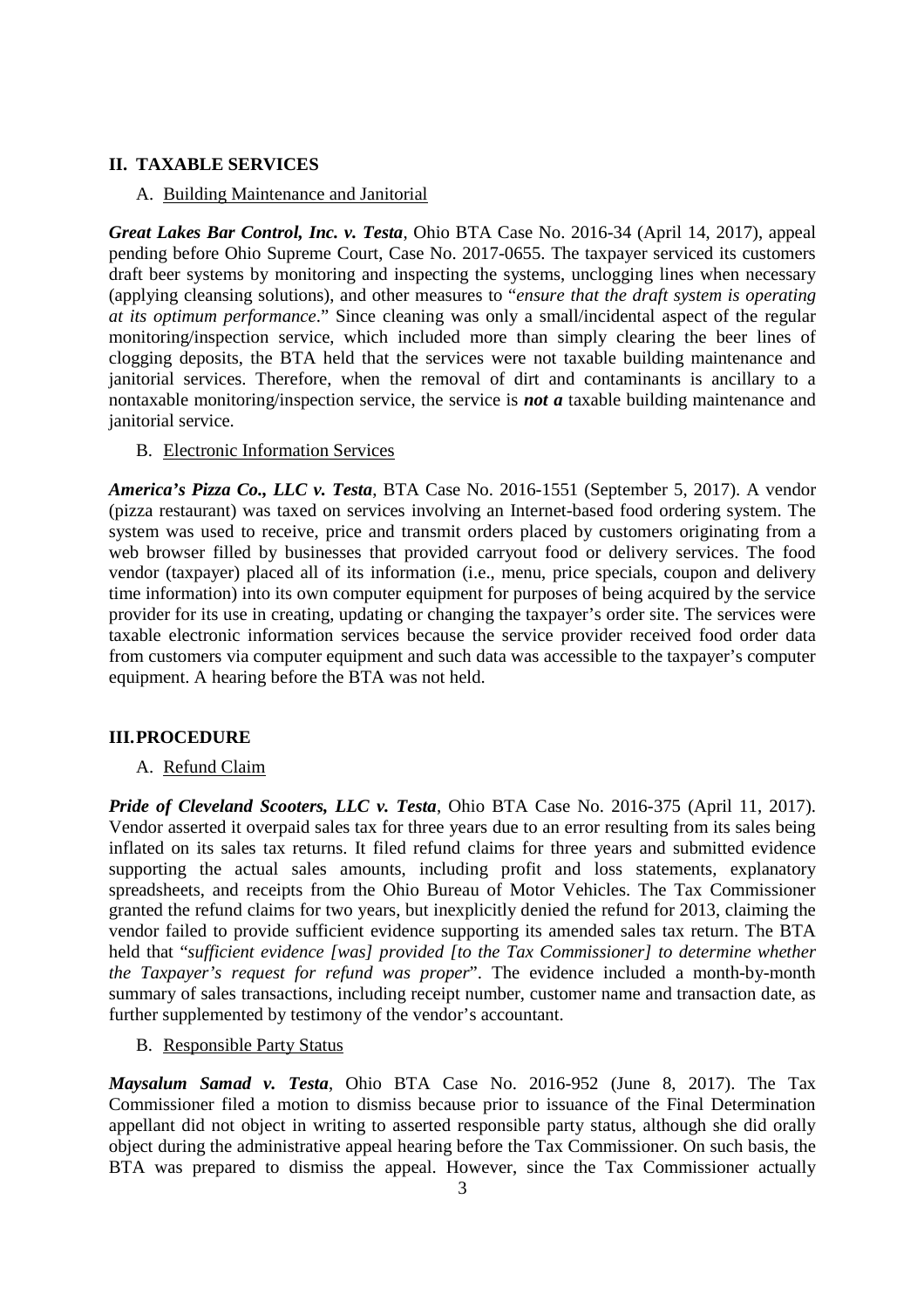addressed responsible party status in the Final Determination, the BTA found that the Commissioner assumed jurisdiction over the issue which also gave the BTA jurisdiction. Nonetheless, the BTA affirmed responsible party status since the appellant identified herself as "president" of the company, and there was no testimony to support lack of responsible party status (i.e., only written statements accompanying the notice of appeal which could not be verified).

C. Mark-Up Audit

*Willard Drive Thru v. Testa*, Ohio BTA Case No. 2016-16 (January 19, 2017). A convenience store mark-up audit was affirmed. The four core deemed sale categories (beer, wine, liquor/other alcohol and cigarettes) were determined by the state statutory minimum pricing, while the markups for other products fell within the ranges of the vendor's own product checklist (as well industry standards).

D. Writ of Mandamus

*State ex rel. Repeal the Lorain Cty. Permissive Sales Tax Committee v. Lorain Cty. Bd. Of Elections*, Ohio Supreme Ct. 2017-1181 (September, 15, 2017). Writ of Mandamus seeking to compel the Lorain County Board of Elections to certify an initiative petition (to repeal a county permissive sales tax) for the November ballot was denied, as the Court held that R.C. 5739.022(A) did not provide the legal right to the relief sought since the petition was not enacted as an emergency measure.

# **IV.LEGISLATION**

- A. H.B. 49 Budget Bill Effective September 29, 2017
	- 1. Substantial Nexus Presumption Expanded Sellers with greater than \$500,000 of Ohio sales in the current or preceding calendar year are presumed to have nexus for use tax collection purposes if the seller either: (i) uses in-state software to make taxable sales to Ohio consumers (e.g., cookies); or (ii) provides or uses a content distribution network using servers in Ohio to accelerate or enhance delivery of seller's website to Ohio consumers. R.C.  $5741.01(I)(2)(h)$  and (i).
	- 2. Jukebox Exemption Purchases of digital audio sold through a single-play commercial machine that accepts direct payments (i.e., jukebox) are exempt from tax. R.C. 5739.02(B)(55).
	- 3. Direct Mail Adopts definitions of "advertising and promotion direct mail" and "other direct mail" to conform with the Streamline Sales and Use Tax Agreement. Advertising and promotional direct mail is sourced to where it is delivered to the recipient, if such information is provided by the consumer. If delivery information is not provided (and the consumer does not provide an exemption certificate or direct pay permit), the sale is sourced to the location from which it was shipped. Other direct mail is sourced to the consumer's location maintained by the direct mail vendor in the ordinary course of business. R.C. 5739.033(F).
	- 4. Vendor's License Database The Tax Commissioner must maintain an online system allowing county auditors to issue vendor's licenses and publish the list of active and inactive vendor's licenses. R.C. 5739.18.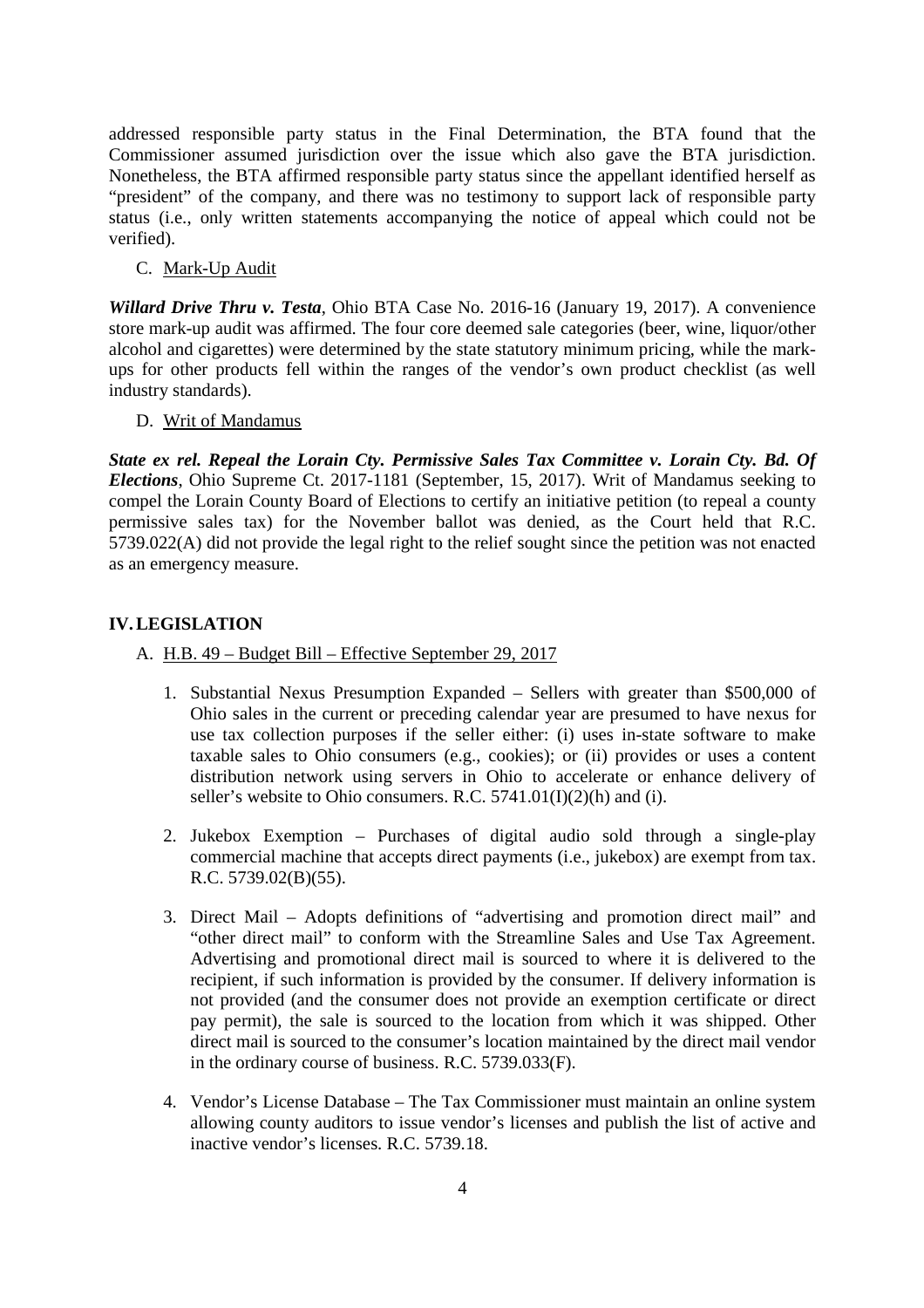- 5. Suspension of Vendor's License The Tax Commissioner can suspend a vendor's license based upon the failure to pay employer withholding taxes under R.C. 5747.07. Further, a suspended vendor's license may not be reinstated until all returns have been filed and taxes paid (including penalties and related charges) required under R.C. 5747.07. R.C. 5739.30(C) and (D).
- 6. 2018 Sales Tax Holiday Purchase of certain items (clothing less than \$75, school supplies less than \$20, and school instructional materials less than \$20) are exempt from tax August 3-5, 2018. Similar to 2017 sales tax holiday. Uncodified Section 757.120.
- 7. EIS / ADP Amendment vetoed R.C. 5739.01(B)(3). Governor's Veto Message, Item 42 cited revenue loss of \$115 million in FY 2018.
- B. PROPOSED H.B. 116 Sales tax exemption for prescription eyeglasses, frames and contacts. Overwhelmingly passed by the House and is now pending before the Senate. This exemption was passed in the Budget Bill, but vetoed by Gov. Kasich. Veto Message Item 43.

# **V. OHIO ADMINISTRATIVE CODE**

A. Five-Year Rule Review – Effective 9/23/17

Technical changes to Ohio Admin. Code §§ 5703-9-07 (refund applications), 5703-9-31 (florists), 5703-9-35 (purchases as liquidator of closed financial institutions), and 5703-9- 38 (photocopying and blue prints).

- B. PROPOSED Amendments
	- 1. Ohio Admin. Code § 5703-9-21 (manufacturing)
		- a. Agitating or heating raw materials to maintain same form as received, or measuring materials to verify quantity upon receipt, would not constitute commitment. New Example 65 provides application for an asphalt manufacturer.
		- b. Incorporates application of manufacturing exemption to providers of laundry and dry cleaning services and CIP equipment used in dairy product production. See R.C. 5739.011(B)(12) and (13).
		- c. Amends Example 2 Aggregate used in concrete production is committed when measured and deposited on the conveyor from initial storage.
		- d. Amends Example 54 CAD system (including software) is qualified research and development equipment when it is capitalized.
		- e. Adds Example 65 As applied to an asphalt manufacturer, a scale weighing incoming sand and stone to verify the correct quantity is taxable. Likewise, the initial storage tank that churns and heats asphalt cement to maintain the product in its original form is taxable. Conveyors that move sand and stone to be classified by size are taxable because the raw materials are not committed until reaching the screening grate.